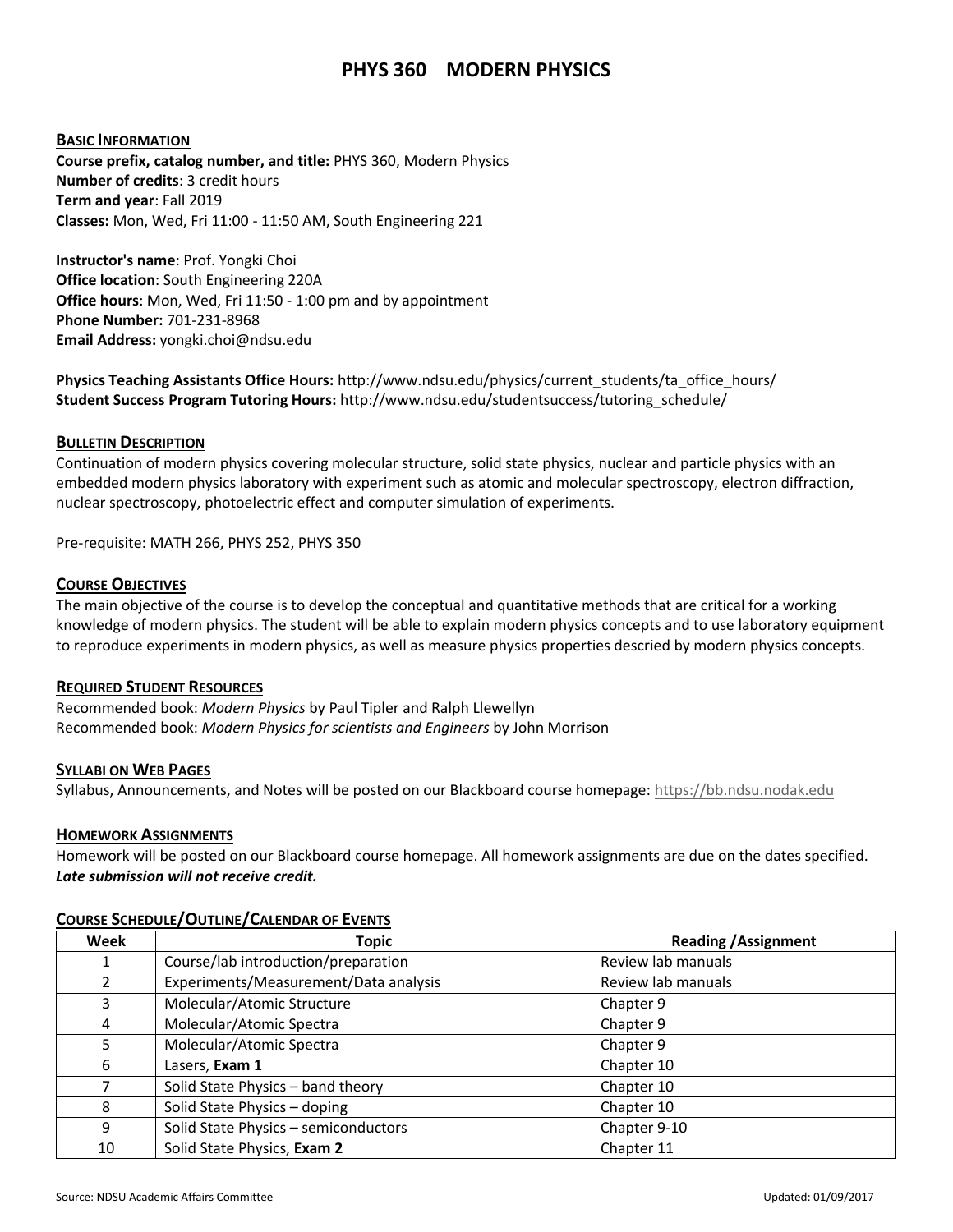| 11 | Nuclear Physics - fusion/fission     | Chapter 11   |  |
|----|--------------------------------------|--------------|--|
| 12 | Nuclear Physics - energy/power       | Chapter 11   |  |
| 14 | Nuclear Physics - E=mc2, atomic bomb | Chapter 12   |  |
| 14 | Particle Physics                     | Chapter 12   |  |
| 15 | Particle Physics                     | Chapter 12   |  |
| 16 | Review                               | Chapter 9-12 |  |
| 17 | Final exam (Dec. 19, Thursday, 8 AM) | Chapter 9-12 |  |

# **PHYS 481 : EVALUATION PROCEDURES AND GRADING CRITERIA**

Final letter grades for the course will be computed using the following weights:

- Exam 1 20 %
- Exam 2 20 %
- Final Exam 20 %
- 6 Lab Assignments 40 %
- Total Points 100 %

# **NO MAKE-UP EXAMS ARE ALLOWED**

Grades A:  $\geq$  85 %, B: 70 to < 85 %, C: 60 to < 70 %, D: 50 to < 60 %, F: < 50 %

\*Requirements and assessment of the lab reports are described in the attached document.

## **ATTENDANCE**

According t[o NDSU Policy 333 \(www.ndsu.edu/fileadmin/policy/333.pdf\),](http://www.ndsu.edu/fileadmin/policy/333.pdf) attendance in classes is expected. Veterans and student service members with special circumstances or who are activated are encouraged to notify the instructor as soon as possible and are encouraged to provide Activation Orders.

# **AMERICANS WITH DISABILITIES ACT FOR STUDENTS WITH SPECIAL NEEDS**

Any students with disabilities or other special needs, who need special accommodations in this course, are invited to share these concerns or requests with the instructor and contact the [Disability Services Office \(www.ndsu.edu/disabilityservices\)](http://www.ndsu.edu/disabilityservices/) as soon as possible.

## **ACADEMIC HONESTY**

The academic community is operated on the basis of honesty, integrity, and fair play. NDSU Policy 335: Code of Academic [Responsibility and Conduct](http://www.ndsu.edu/fileadmin/policy/335.pdf) applies to cases in which cheating, plagiarism, or other academic misconduct have occurred in an instructional context. Students found guilty of academic misconduct are subject to penalties, up to and possibly including suspension and/or expulsion. Student academic misconduct records are maintained by the [Office of Registration and Records.](http://www.ndsu.edu/registrar/) Informational resources about academic honesty for students and instructional staff members can be found at [www.ndsu.edu/academichonesty.](http://www.ndsu.edu/academichonesty)

*\*The instructor reserves the right to adjust or modify this syllabus if it is deemed beneficial to student learning*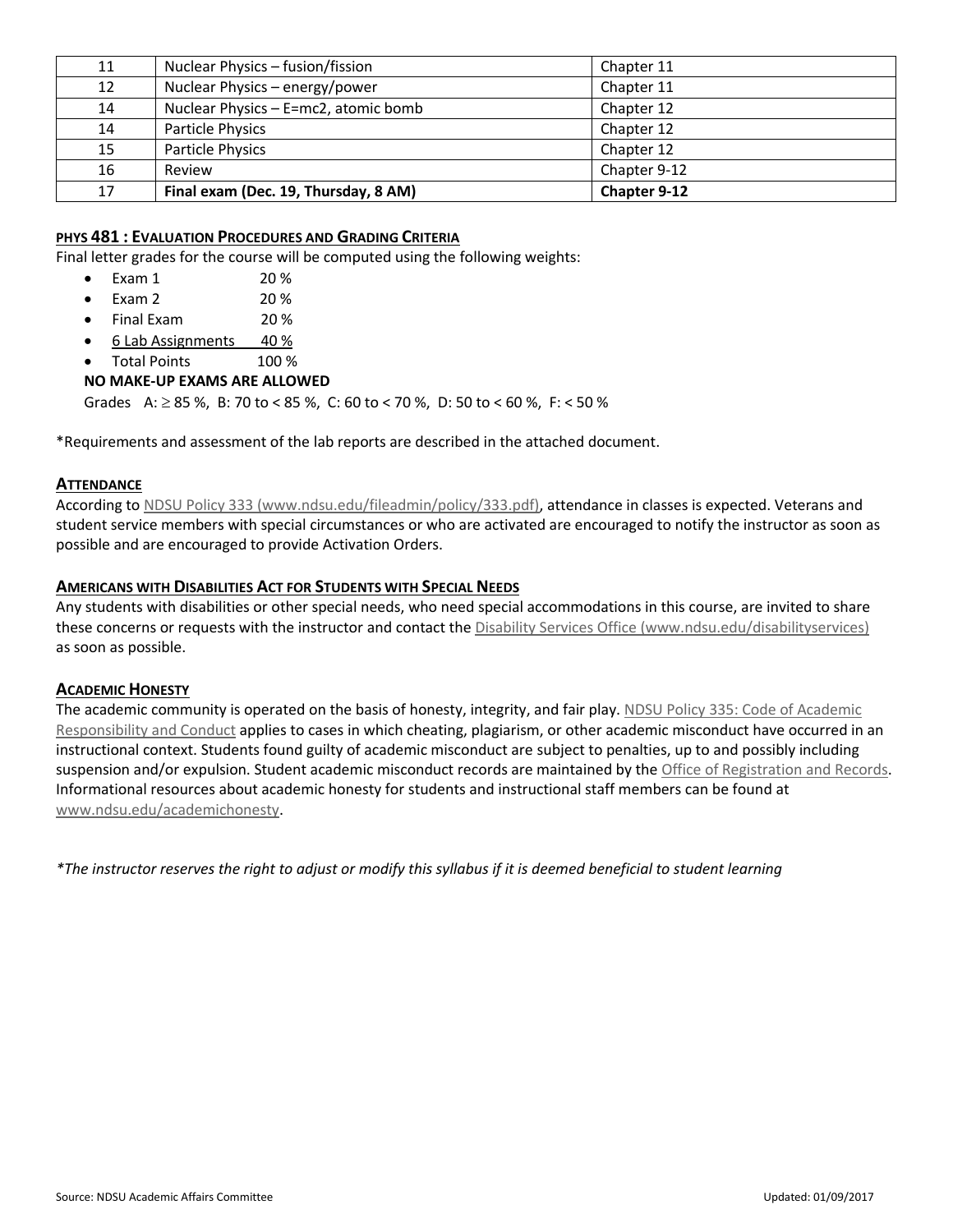# **PHYS 360 MODERN PHYSICS LABORATORY**

## **GENERAL INFORMATION**

Each student will individually complete **six experiments** during the semester. Each laboratory will nominally take two weeks (1 hour/week) to complete. Students will rotate through the experiments during the course of the semester. Each laboratory period will replace one lecture. Additional times for lab work will be coordinated at the beginning of the semester since the experiments will not usually be completed in one hour. The laboratories will complement the sections covered in lecture and in general the material covered will not be repeated in lecture. Corresponding reading sections will be assigned in the text for the experiment.

# **TENTATIVE LABORATORY CHOICES**

- Lab Number & Topic
- 1. Atomic and molecular spectroscopy
- 2. Electron diffraction
- 3. Michelson interferometer
- 4. e/m, photoelectric effect, determination of h
- 5. Photoelectric effect
- 6. Millikan oil drop experiment
- 7. Muon lifetime measurement
- 8. Single Photon Interference

## **LAB REPORT PREPARATION**

- 1. Read the experiment manual before coming to lab.
- 2. Data is to be defended before writing up the lab. This means presenting your data to the instructor, and proving that it is adequate to meet the goals of the lab.
- 3. Lab reports will be prepared using Microsoft Word.
- 4. Images, plots, etc. will be prepared in MatLab, Excel, or your favorite software and inserted into the Word document. MatLab and Excel are available on the SE312 computers.
- 5. Lab reports will be submitted using BlackBoard Assignment. Reports are due 1 week after the lab is scheduled to be completed. Late reports will not be accepted and will result in no credit (except for exceptional excused delays such as medical or blizzards).

## **CONTENTS OF LAB REPORTS**

Parts A through I below must be included in all reports. One basic standard is that you must include enough information so that another student would be able to easily repeat the experiment, avoiding any problems that you experienced.

- A. In an introductory section, explain the purpose of the experiment and the physics behind the experiment. In the body of your report indicate the purpose of each set of measurements or calculations you report. Clearly explain what you have done. **For calculations explain what you are calculating and how it was calculated (including appropriate equations). Carefully identify all the variables used in equations and calculations. SHOW INTERMEDIATE STEPS IN ALL ANALYSIS**.
- B. Discuss any problems encountered in the experiment and how you overcame them.
- C. Draw or copy a diagram of the experimental apparatus used to perform the experiment. Clearly show how any parts are connected. Also give a complete list of parts (pieces of equipment etc.) used in experiment.
- D. Collect and record at least two sets of data for every measurement you take. Assign experimental errors to your measured data. For example, if you take a reading from an analog meter or a meter stick, an estimate of the experimental error would be some reasonable fraction of the smallest division on the scale. For digital instruments you can usually use changes in the signal over time to estimate an error.
- E. Calculate errors in the physical constants or other parameters you determined in your experiment. Assume that these are random uncorrelated errors. Calculation of random errors will be discussed in class.
- F. Neatly tabulate and plot your data using Excel, Matlab or other software.
- G. **Fitting of equations to experimental data**. In experiments you are requested to fit equations to your data to **determine significant experimental parameters**.